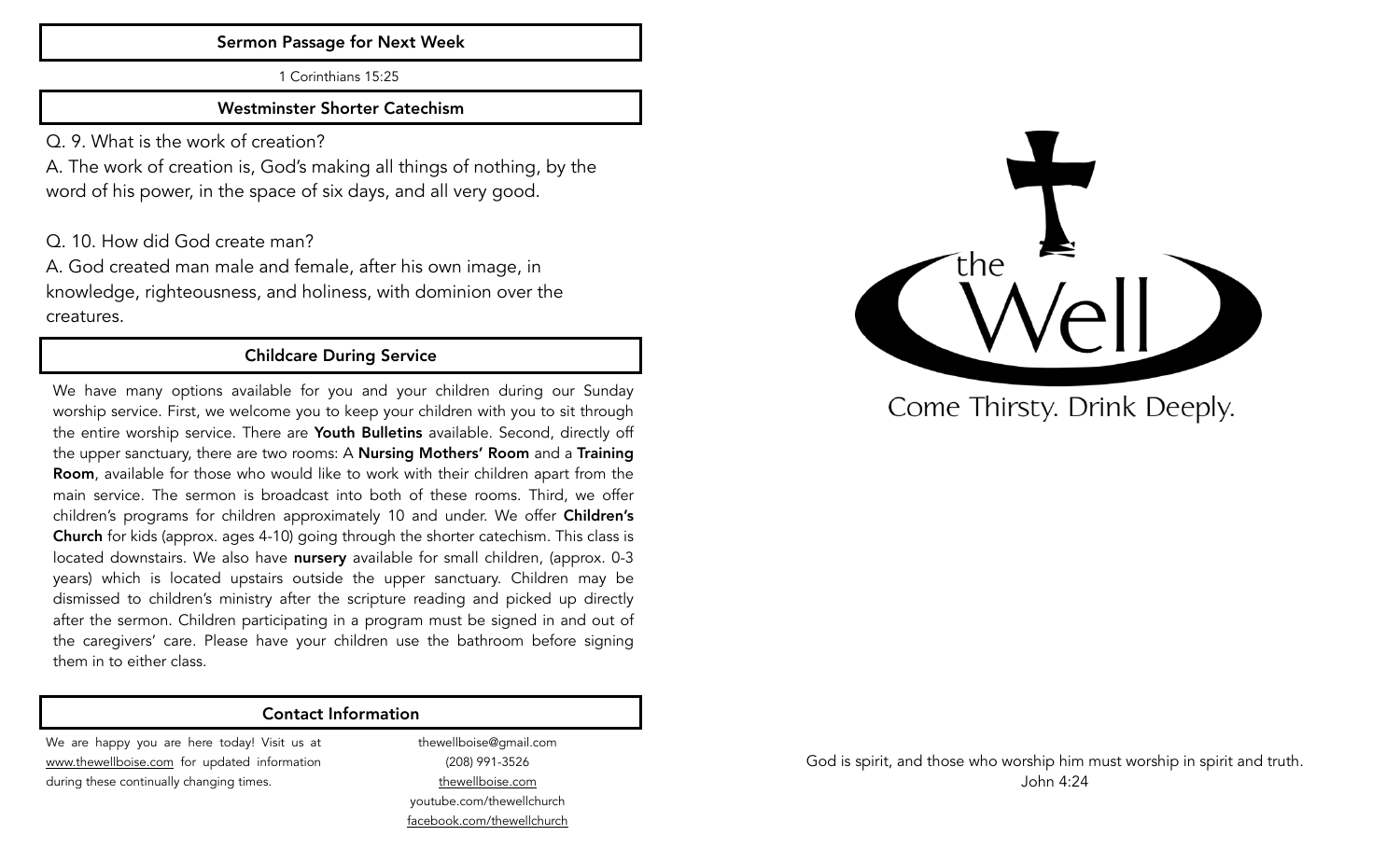# Order of Worship Upcoming Events Sunday, May 1, 2022

#### Announcements

Westminster Shorter Catechism **Catechism Questions 9-10** 

Greeting from the Lord **Romans 1:7** Romans 1:7

Call to Worship **Psalm 92** 

Prayer of Adoration

Prayer of Confession

New Testament Reading Matthew 19

(Children's Ministry is available at this time.)

(Children may be picked up at this time.)

Preaching - Josh Bales Leading Service -Luke Lemberg

Prelude **Prelude** Prelude **Prelude** Prelude **Prelude** Prelude **Prelude** Prelude **Prelude** Prelude **Prelude** Prelude **Prelude** Prelude **Prelude** Prelude **Prelude** Prelude **Prelude** Prelude **Prelude** Prelude **Prelude** Prelud His Final word

Songs of Praise **Songs of Praise COUL** Psalm 42 (As the Hart, About to Falter)

Songs of Assurance **Psalm 3** ( You Are My Shield) His Mercy is More

Song of Illumination **I Will Wait For You ( Psalm 130)** Reading of God's Word 1 Corinthians 15:25 Sermon *The Ruin of Israel and the Riches of the World*

Song of Response **Register Access** Rejoice, the Lord Is King The Bread and the Cup John 6:25-35 Prayer and Offering **Luke 12:22-34** Song of Commission **Example 2018** Song of Commission Blessing from the Lord **Hebrews 13:20-22** 

# This Week

Tuesday, May 6th Elder Meeting (6pm) Friday, May 6th Prayer Breakfast (6am)

# Upcoming Events

Friday, May 13th Prayer Breakfast (6am)

Tuesday, May 17th Elder Meeting (6pm)

# For Future Planning

Sunday, May 1st Membership Class & Sunday School Q&A (9am), Worship (10:15), Communion Sunday, Potluck, Covenant Member's Meeting, Spanish Service (2pm) Wednesday, May 4th Wednesday Night Fellowship (6:30pm) Wed 5/4 -Monday 5/9 Children's Clothing Swap (set up downstairs)

Sunday, May 8th Membership Class & Sunday School Q&A (9am), Worship (10:15), Spanish Service (2pm), Evening Service & Fellowship (6pm) Monday, May 9th Combined Baby Shower (7pm) Wednesday, May 11th Wednesday Night Fellowship (6:30pm) Saturday, May 14th Financial Peace University (4pm)

Sunday, May 15th Membership Class & Sunday School Q&A (9am), Worship (10:15), Picnic at the Park - Song Sing Service Spanish Service (2pm), Wednesday, May 18th Wednesday Night Fellowship (6:30pm) Friday, May 20th Prayer Breakfast (6am) Saturday, May 21st Financial Peace University (4pm)

Tuesday, June 7th Elder Training begins (7pm) Saturday, June 18th RYS Yard Sale and Pancake Breakfast Mon-Fri, July 18-22 Reformed Youth Services Convention Mon-Thurs., August 15-18 Church Camping Trip @Silvercreek Plunge Fri.-Sat., October 21-22 Reformation Boise Conference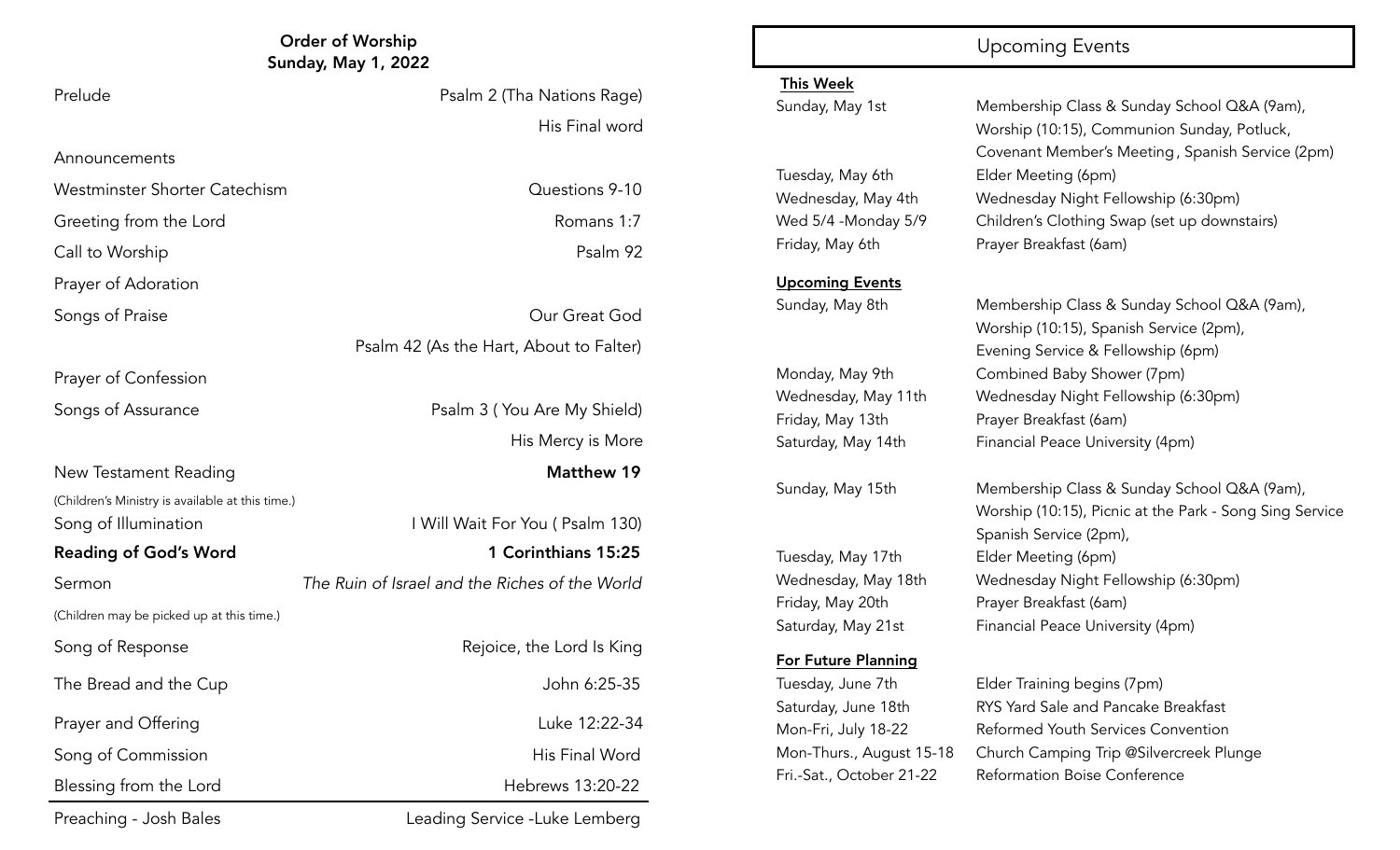# **Ministries**

~Sunday School ~ Join us at 9am for a Q&A session on our current sermon series. We will meet downstairs in Spurgeon Hall.

~Membership Class ~ Sunday mornings at 9am. This nine week class covers what The Well believes and is a requirement to become a member.

~ Spanish Ministry ~ Join us at 2pm each Sunday for our Spanish service. Contact Pastor Abi for more information.

~Sunday Evening Service ~ We gather for evening worship and prayer at 6pm, followed by a fellowship potluck.

~Worldview Wednesdays ~ Completed for this school year. Planning is just beginning for the 22/23 school year. Contact Kim Burton if you are interested in teaching or for more information.

~Wednesday Night Fellowship ~ Join us each Wednesday evening for our mid-week studies. We gather together to sing and then break into smaller settings (nursery through high school, men and women) to study God's word. The last Wednesday night of each month is a fellowship and game night.

~Men's Ministry ~ Meets on Wednesday evenings during Wednesday Night Fellowship.

~Women's Ministry ~ Meets on Wednesday evenings during Wednesday Night Fellowship.

~Youth Ministry ~ Meets on Wednesday evenings during Wednesday Night Fellowship.

~Weekly Prayer Breakfast ~ Meet with us each Friday morning at 6am for breakfast and a time of prayer. Even if you can't make it to the church on Friday mornings, we invite you to set your alarms and spend a purposeful time communing with our Father!

~Downtown Evangelism ~ Join us as we go into our community and share the Good News! Meet at the church at 6pm for prayer and go out from there. (Watch the calendar for dates, as we aim to be at some of our local community events.) Contact Mike Lewis for more information.

~ Food Pantry ~ We have a blue bin located in the foyer where you can donate canned goods. (Please nothing perishable.) The deacons will distribute food on an as needed basis. Please contact any of our deacons if you are in need.

~ Clothing Closet ~ We have a children's clothing closet downstairs. Our swap will be set up downstairs Wednesday 5/4 through Monday 5/9. We hold a clothing swap once a quarter, but if you have needs in between, contact Crystal Schindele

~ Email List ~ Join our email list for announcements and updates. This is our main way of communicating upcoming events, prayer requests and any scheduling changes. Send an email to [thewellboise@gmail.com](mailto:thewellboise@gmail.com)

# Our Great God

Eternal God unchanging mysterious and unknown Your boundless love unfailing in grace and mercy shown Bright seraphim in ceaseless flight around Your glorious throne They raise their voices day and night in praise to You alone

> Hallelujah! Glory be to our great God! Hallelujah! Glory be to our great God!

Lord we are weak and frail, helpless in the storm. Surround us with Your angels, hold us in Your arms. Our cold and ruthless enemy, his pleasure is our harm. Rise up O Lord and he will flee before our sovereign God

> Hallelujah! Glory be to our great God! Hallelujah! Glory be to our great God!

Let ev'ry creature in the sea and ev'ry flying bird Let ev'ry mountain, ev'ry field and valley of the earth Let all the moons and all the stars in all the universe Sing praises to the living God who rules them by His Word

> Hallelujah! Glory be to our great God! Hallelujah! Glory be to our great God!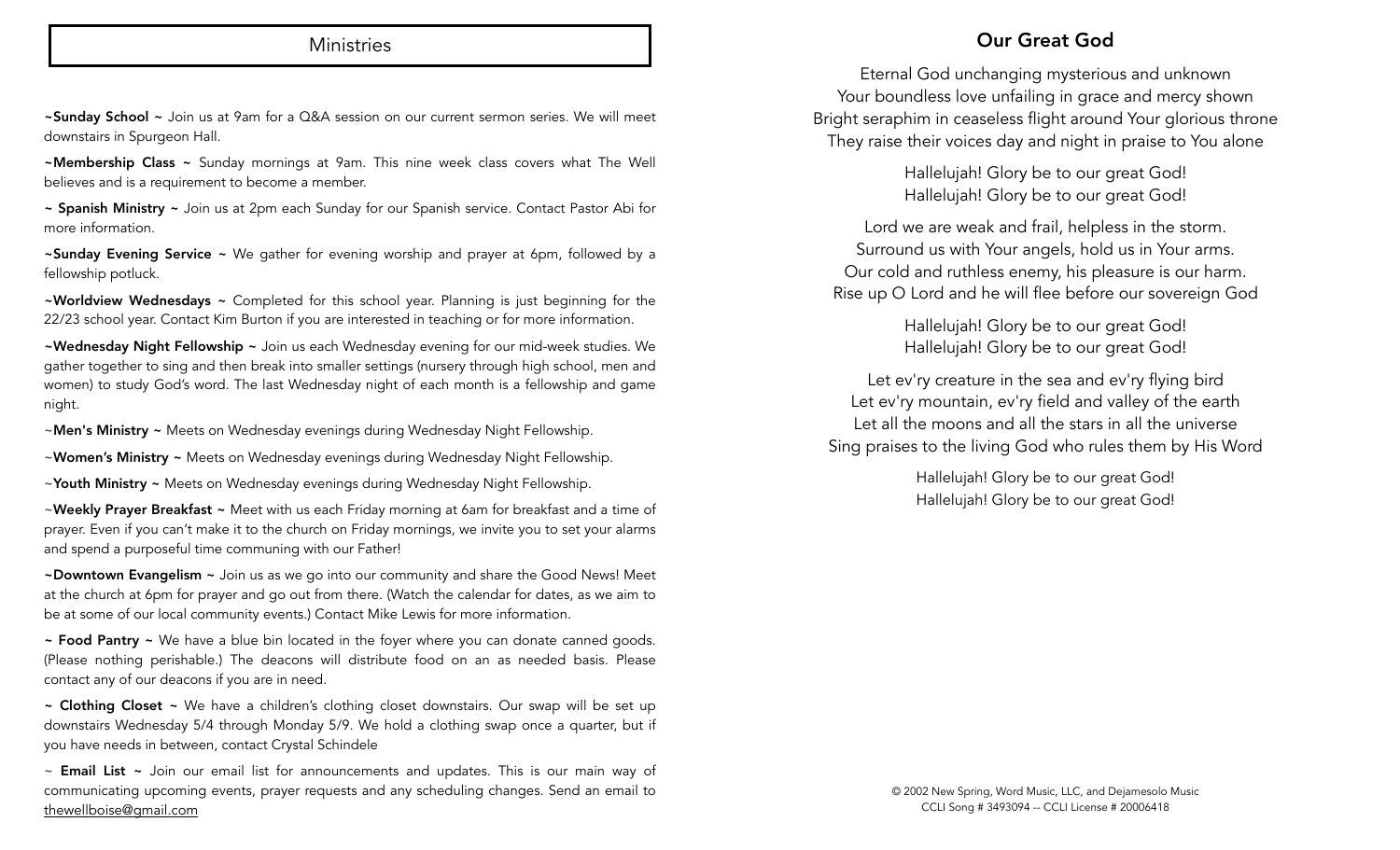# Psalm 42 (As The Hart, About To Falter)

As the hart, about to falter; In its trembling agony, Longs for flowing streams of water; So, O God, I long for Thee. Yes, athirst for Thee I cry; God of life, O when shall I Come again to stand before Thee in Thy temple and adore Thee?

Bitter tears of lamentation are my food by night and day. In my deep humiliation "Where is now your God?" they say. Oh, my soul's poured out in me, when I bring to memory How the throngs I would assemble, shouting praises in Thy temple.

O my soul, why are you grieving, why disquieted in me? Hope in God, your faith retrieving: He will still your refuge be. I again shall laud His grace for the comfort of His face: He will show His help and favor, for He is my God and Savior.

From the land beyond the Jordan, with my soul cast down in me, From Mount Mizar and Mount Hermon I will yet remember Thee. As the waters plunge and leap, deep reechoes unto deep; All Thy waves and billows roaring o'er my troubled soul are pouring.

But the Lord will send salvation, and by day His love provide. He shall be my exultation. And my song at eventide. On His praise e'en in the night I will ponder with delight, And in prayer, transcending distance, seek the God of my existence.

I will say to God, my fortress, "Why hast Thou forgotten me? Why must I proceed in sadness, hounded by the enemy?" Their rebukes and scoffing words pierce my bones like pointed swords, As they say with proud defiance, "Where is God, your firm reliance?"

O my soul, why are you grieving, why disquieted in me? Hope in God, your faith retrieving: He will still your refuge be. I again shall laud His grace for the comfort of His face: He will show His help and favor, for He is my God and Savior.

# 1. God invites us out of the world and into His presence.

- He greets us (e.g. Rom. 1:7-8; 1 Cor. 1:3; Gal. 1:3)
- He calls us to worship (e.g. Ps. 95:1-3; Matt. 11:28; Is. 55:1-3)
- 2. We respond to His invitation
	- With prayer (e.g. Neh. 9:6-8)
	- With song (e.g. Ps. 100:4)
	- With confession of sins and assurance of pardon (1 Jn. 1:9) With a song/prayer of illumination (Ps. 119:18; cf. Eph. 1:17-19)
- 3. God instructs us with His Word
	- The reading of the Word (Heb. 4:12; cf. 2 Tim. 3:16-17) The preaching of the Word (2 Tim. 4:1-2)
- 4. We respond to His Word
	- In song (e.g. Ps. 66:5)
	- In offering (Prov. 3:9; 1 Cor. 16:1-2)
	- In supplication (eg. Ps. 50:15)
- 5. God sends us back into the world
	- Song of commission (Matt. 5:13-14) He blesses us (e.g. Num. 6:24-26; 2 Cor. 13:14)

\*Other elements can also be inserted such as baptism and the Lord's Supper (indeed they must be inserted!); the reading of the law, creeds, and catechisms; responsive readings; quiet reflection, et al. The form of worship is not meant to be a rigid formalism that is fixed in cement, but rather a rich and diverse feast of grace in which we regularly experience our conversation with the living God and all the elements of the saving gospel of Jesus Christ.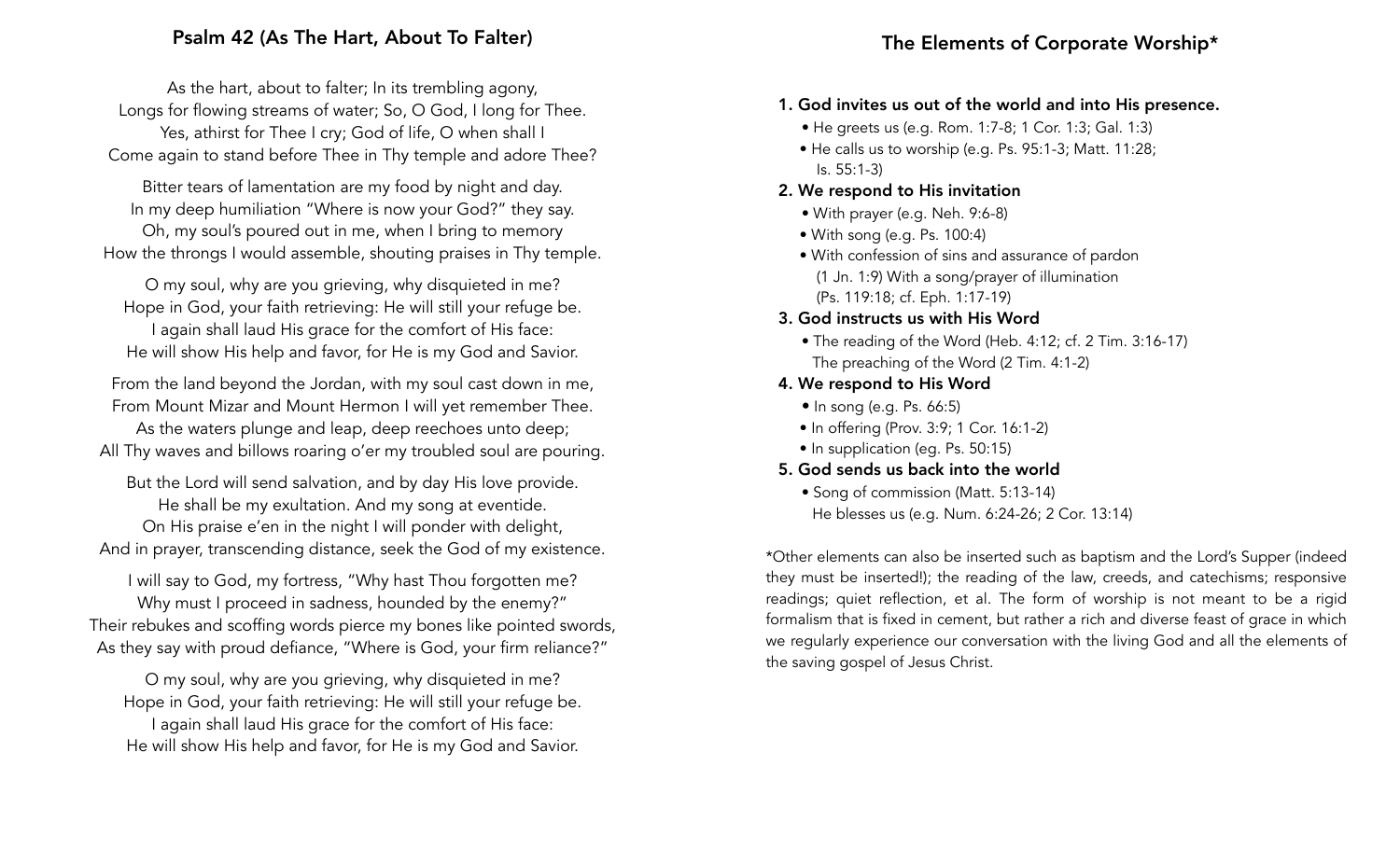### *A Gospel-Centered Dialog Between God and His People*

There are two vital recoveries to Biblical worship that the Reformers made in the 16th century. First, prior to the Reformation the congregation was largely passive. They had become spectators, mere observers, as Rome's priestly class "performed" worship vicariously for the people. What the Reformers recovered was the dialogical nature of corporate worship. Meaning, that the worship service is meant to be a conversation—a dialog—between God and His people, in which He speaks and we respond. God, by grace, initiates by inviting us into His presence, and we, in gratitude, respond to His loving call. Secondly, the content and structure of the service is meant to tell the story of the gospel of Jesus Christ. Not only is the gospel to be proclaimed in the preaching of the Word, the worship service itself is meant to proclaim the gospel through all the different elements. The gospel is meant to be accessible to the mind — through spoken word —and to the heart —through song, sacrament and supplication. The gospel is meant to be read, preached, prayed, sung and seen. Those two vital recoveries 1) the dialogical nature of worship and 2) the Christ-centered pattern of worship, turn the church's worship service into a rich spiritual banquet in which God nurses us with the grace of the gospel, and in turn we overflow in gratitude, all to the praise of the glory of God.

# Psalm 3 (You Are My Shield)

See how my foes increase See them rising up against me They rob my soul of peace And say there is no help in God

 $\sim$  Chorus  $\sim$ But You, O LORD, You are my shield You lift my head I'm as safe with You out on the field As in my bed You keep my life concealed You are my shield

I lifted up my voice And You answered from Your mountain You made my soul rejoice For yes, there is great help in God

#### Chorus

Rise up, O LORD, and fight Break their jaws, destroy the wicked Show us Your power and might None can save us, none but God

### **Chorus**

You, O LORD, You are my shield You lift my head I'm as safe with You out on the field As in my bed You keep my life concealed My foes around me all will yield I know the victory is sealed You are my shield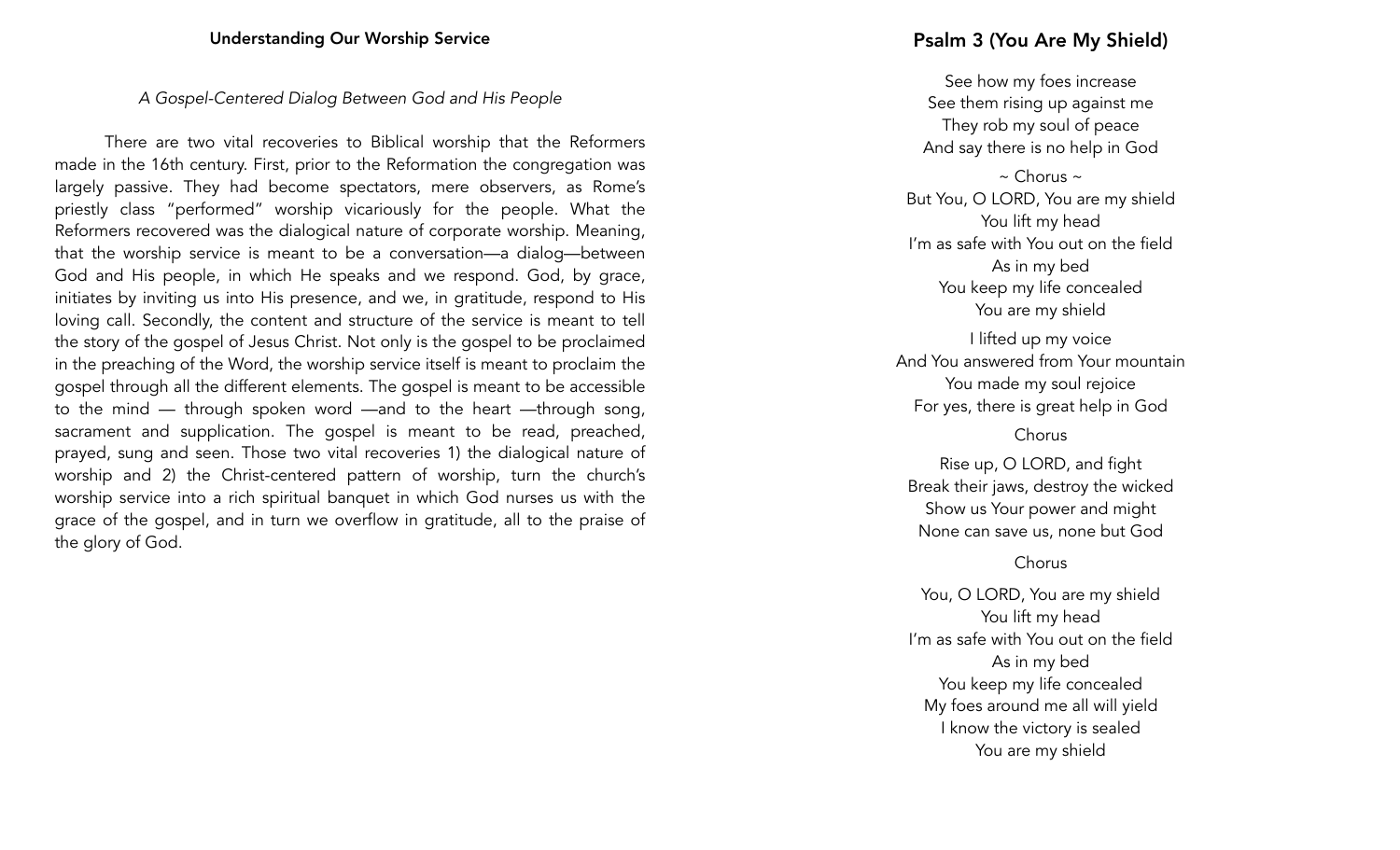# His Mercy Is More

What love could remember no wrongs we have done Omniscient, all-knowing, He counts not their sum Thrown into a sea without bottom or shore Our sins, they are many, His mercy is more

> $~\sim$ Chorus $\sim$ Praise the Lord! His mercy is more Stronger than darkness, new every morn Our sins, they are many, His mercy is more

What patience would wait as we constantly roam What Father, so tender, is calling us home He welcomes the weakest, the vilest, the poor Our sins, they are many, His mercy is more

What riches of kindness He lavished on us His blood was the payment, His life was the cost We stood 'neath a debt we could never afford Our sins, they are many, His mercy is more

# His Final Word

*"It is finished."*  John 19:30

I'm standing on the promise of The Lamb at Calvary, Who undertook the offices of Prophet, Priest, and King To live forever at the throne Of God to intercede; He wrote in blood His Covenant: "This child belongs to Me."

His word is irrevocable; He will not take it back; What He has said was finished there Is finished now in fact. The gates of Hell cannot prevail where Christ has laid a claim; His love is irresistible and evermore the same.

# ~ Chorus ~

I'm standing upon the promises, believing in what I've heard. It pleased Him, in agony of death, to give His final Word.

Now for the kingdom of the Lord I hunger and I thirst, And run to Him in such a way as trying to get there first; I've counted what was gain as loss In view of greater things; I have no better than a cross to carry to the King.

# Chorus

"Remember me in paradise, Where You ascend today," A criminal beside Him there was overheard to say. He looked at him in charity and said with final breath, "My Kingdom is established, friend, and you are made a guest."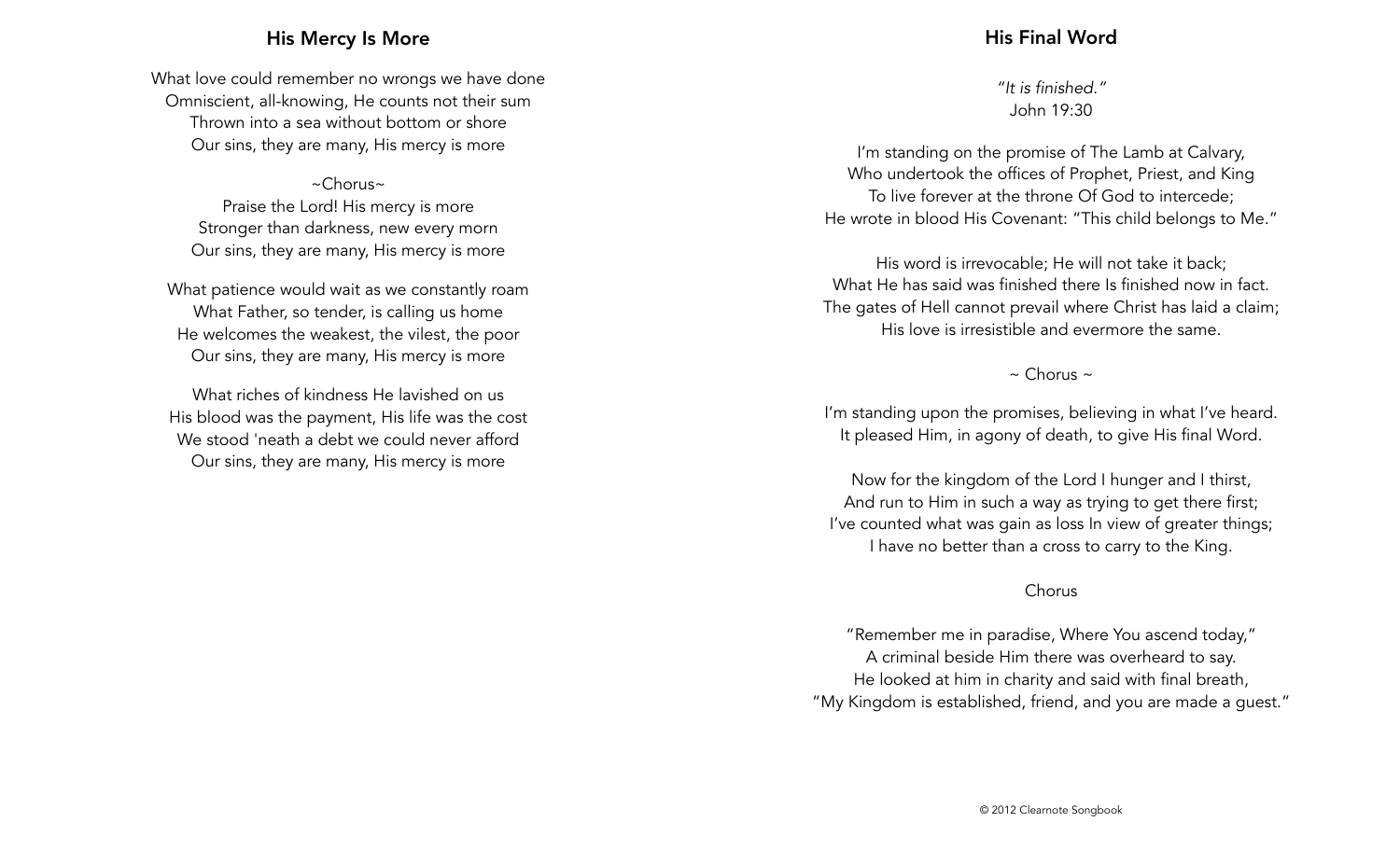(Children may be picked up at this time.)

# Rejoice, the Lord Is King!

Rejoice, the Lord is King! Your Lord and King adore; Rejoice, give thanks and sing, and triumph evermore; Lift up your heart, lift up your voice; Rejoice, again I say, rejoice!

Jesus, the Savior, reigns, the God of truth and love; When He had purged our stains He took His seat above; Lift up your heart, lift up your voice; Rejoice, again I say, rejoice!

His kingdom cannot fail, He rules o'er earth and heav'n; The keys of death and hell are to our Jesus giv'n; Lift up your heart, lift up your voice; Rejoice, again I say, rejoice!

He sits at God's right hand till all His foes submit, And bow to His command, and fall beneath His feet: Lift up your heart, lift up your voice; Rejoice, again I say, rejoice!

Rejoice in glorious hope! Our Lord, the Judge shall come, And take His servants up to their eternal home. Lift up your heart, lift up your voice; Rejoice, again I say, rejoice!

> Lift up your voice; Rejoice, again I say, rejoice!

(Children's ministry is available at this time.)

# I Will Wait For You (Psalm 130)

Lord, from the depths I call to You, Lord, hear me from on high And give attention to my voice when I for mercy cry

If You, O LORD, recorded sins, Then who, O Lord, could stand? But with You there's forgiveness, and therefore, we fear Your hand.

Out of the depths I cry to You, in darkest places I will call Incline Your ear to me a - new, and hear my cry for mercy Lord

Were You to count my sinful ways, how could I come before Your throne Yet full forgiveness meets my gaze, I stand redeemed by grace alone

# $\sim$  Chorus  $\sim$

I will wait for You, I will wait for You, on Your word I will rely I will wait for You, surely wait for You, till my soul is satisfied

So put Your hope in God a - lone, take courage in His power to save Completely and forever won, by Christ emerging from the grave

# Chorus

Now He has come to make a way, and God Himself has paid the price That all who trust in Him today, find healing in His sacrifice

# Chorus

I will wait for You, I will wait for You, through the storm and through the night I will wait for You, surely wait for You, for Your love is my delight

I pray, my soul waits for the Lord, my hope is in His word More than the watchman waits for dawn, my soul waits for the Lord

For with the LORD is steadfast love, Redemption full and free; And He will redeem Israel from all his iniquity.

© 2018 Getty Music Publishing (Admin. by Music Services, Inc.), Jordan Kauflin Music (Admin. by Music Services, Inc.), Matthew Merker Music (Admin. by Music Services, Inc.), and Townend Songs (Admin. by Music Services, Inc.) CCLI Song # 7118914 -- CCLI License # 20006418